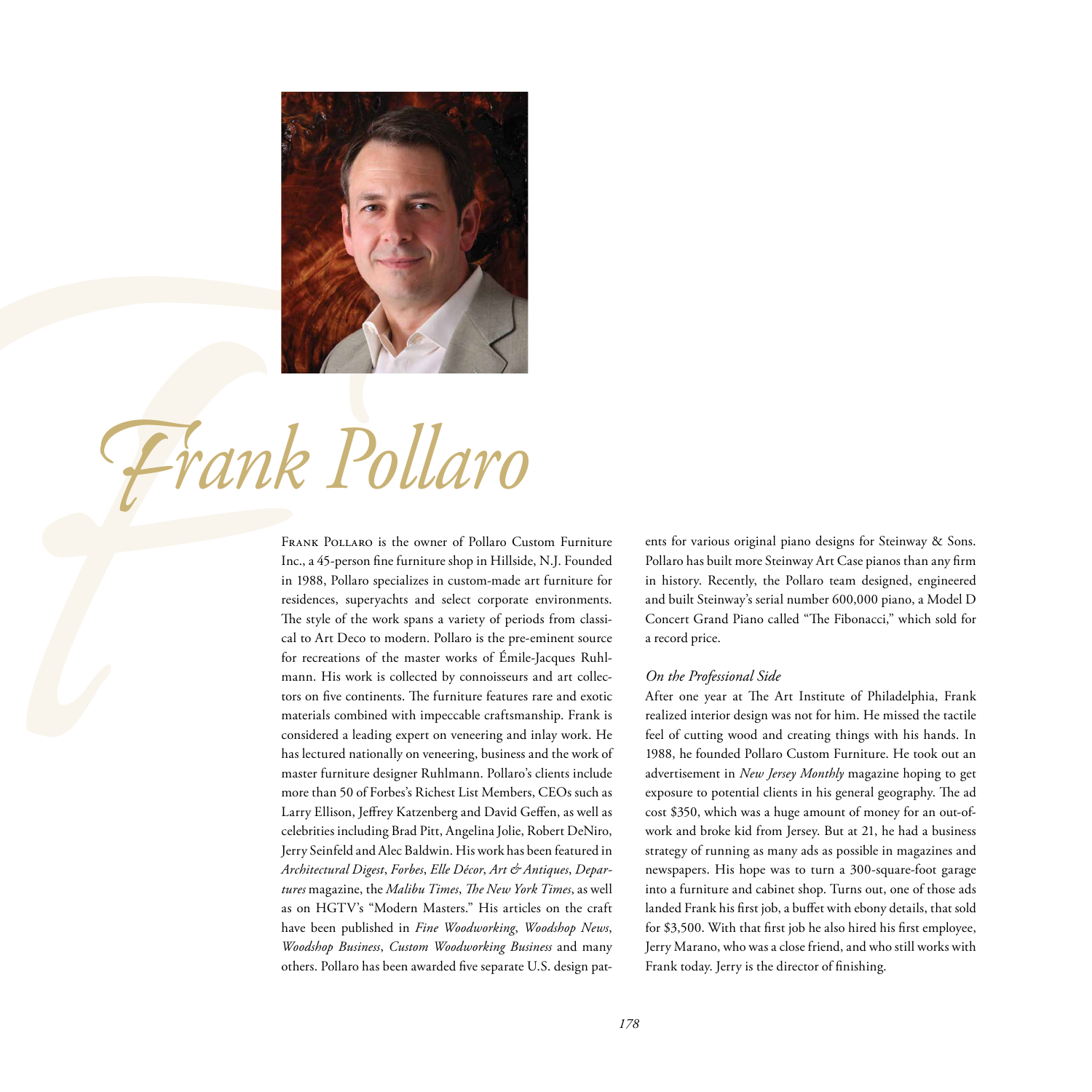

**IRIBE CLUB CHAIR.**

*Museum-quality reproduction of a Paul Iribe design, circa 1913. Hand-carved, 24k gold gilt wood. Hair on hide and genuine python skin.*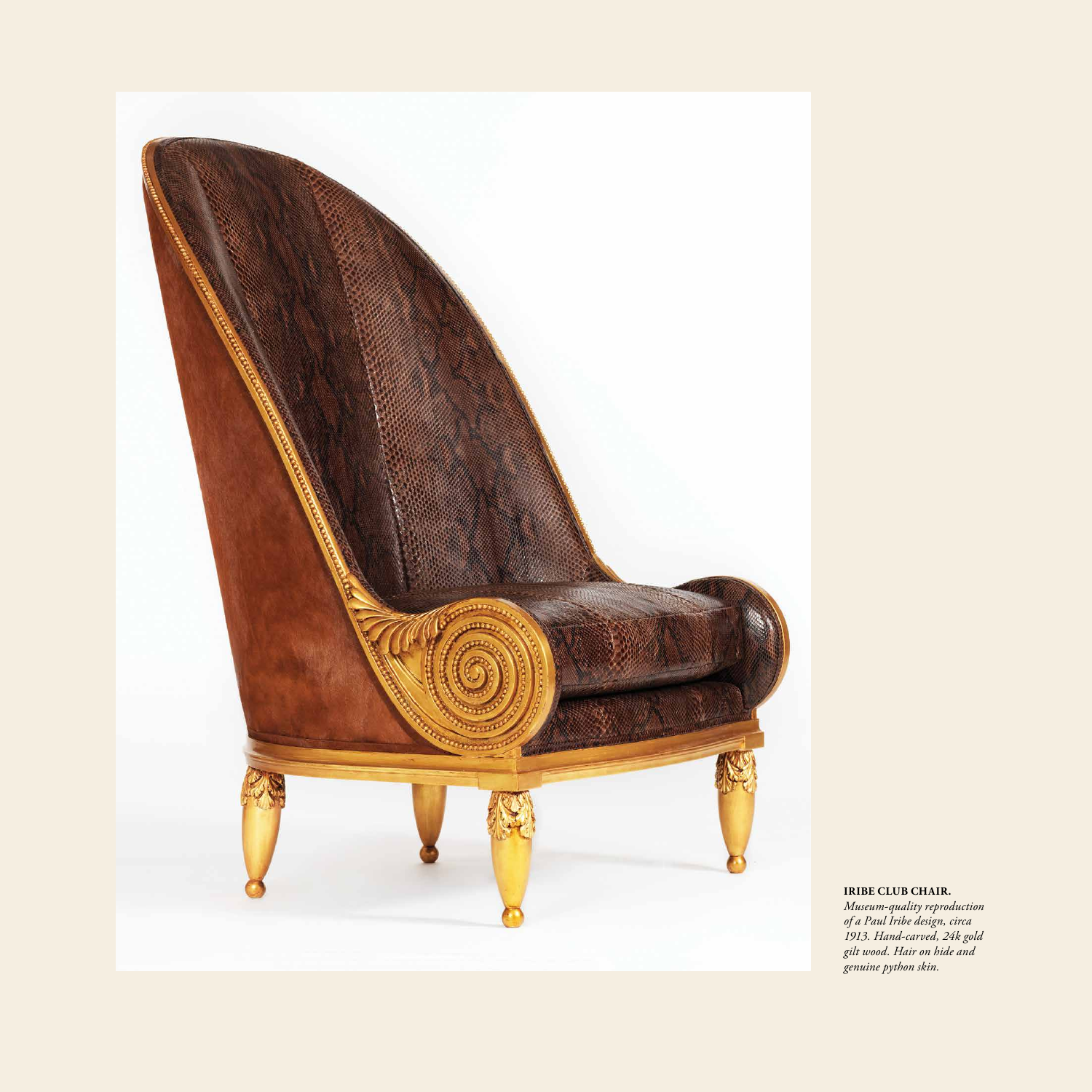

Frank always wanted to make fine furniture but realized he needed to accept work from four different kinds of customers to keep enough money coming in: kitchen and built-in cabinetry, architectural millwork, high-end furniture and museumquality furniture. The difference between high-end furniture and museum-quality furniture was in the attention to details and materials. As the workload increased, so did his shop space, number of employees and growing pains. By 1995, the business was at full speed ahead but its financials were a train wreck.

Due to a liability issue with a glue manufacturer, and the subsequent damages, Frank's company had to re-manufacture many projects at no charge to the clients, in order to maintain his reputation. This left his company in significant debt, with money owed to the IRS, suppliers, banks, employees, family and friends. This was a turning point. Frank had to convince all debtors that he needed time and patience while he restructured the company's finances. They agreed and over a period of three years, he finally paid everyone in full.

#### **ART DECO-STYLE CABINET.**

*Amboyna burl with synthetic ivory details. This cabinet is inspired by Ruhlmann and is in the Art Deco style.*

#### **EBONY COCKTAIL TABLE**

**TOP.** *Macassar ebony. 50" long x 36" wide. Radial basket weave in Macassar ebony bowshaped dining table. The veneer pattern is a 96-piece sunburst with faux ivory dots and dentil details.*

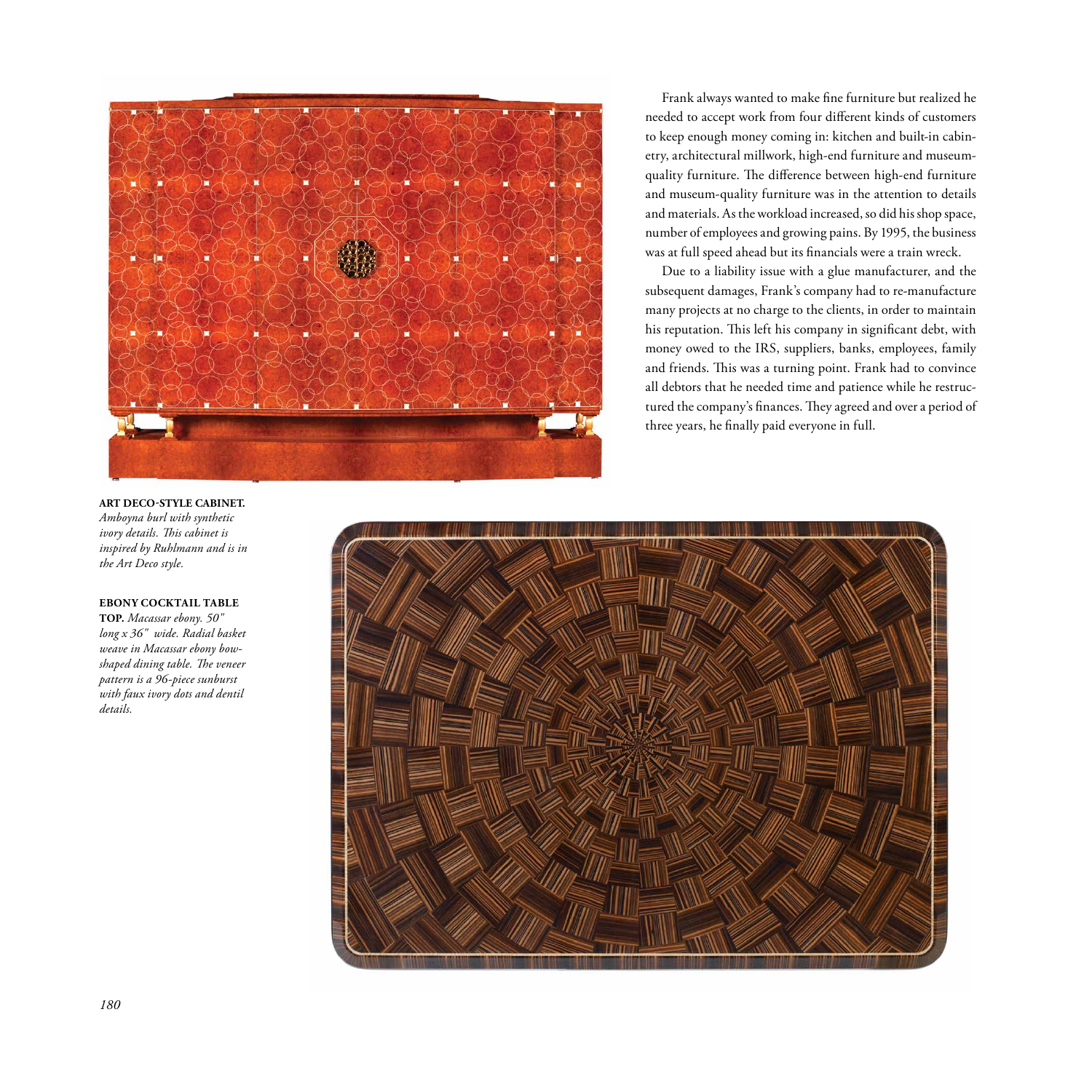In 1995, with more than \$600,000 worth of debt, it was clear that they weren't making money. At that time, Frank was doing work for Steve Beck, a retired CEO with an M.B.A. from Stanford. Steve offered to help Frank with his business problems as a consultant. Steve showed Frank how to dissect each area of the business, and how to design solutions for each financial problem. Steve's goal was to help Frank to get his financial portfolio to be as successful as his furniture portfolio.

Steve found that the only area of profitability was the production of museum-quality furniture. The other three sectors were losing between 15 and 80 percent – about 33 percent on average. Steve recommended that Frank stop building three-quarters of the pieces he was making and focus on one sector: museum-quality furniture.

Frank told Steve that if he stopped doing three-quarters of the business there would be no more money coming in. Stopping most of the business wasn't a choice.

Steve replied: "You don't understand. If you do these jobs you are losing money. You're better off not doing them. Even if you stand still you'll make more money." That was a hard pill to swallow and it took an immense amount of discipline and focus to turn the ship around.

Discipline is learning how to say no to jobs that will not be profitable. Focus is concentrating on the jobs that have the most profit potential, and then making sure that they are carefully engineered so that every dollar can be realized. Frank says the most important lesson for his company's transformation was developing the mantra: "What you focus on grows." His focus was on making the best furniture in the world, which in turn made his furniture company the best. This didn't happen overnight. In 2005, he focused on museum-quality furniture only and gross sales were much lower than previous years. But his earnings were up, just as Steve said. As each year unfolded, his company and reputation grew, and today Pollaro Custom



**DINING TABLE***. Macassar ebony with synthetic ivory dentils, and featuring Dupré Lafon dining chairs.*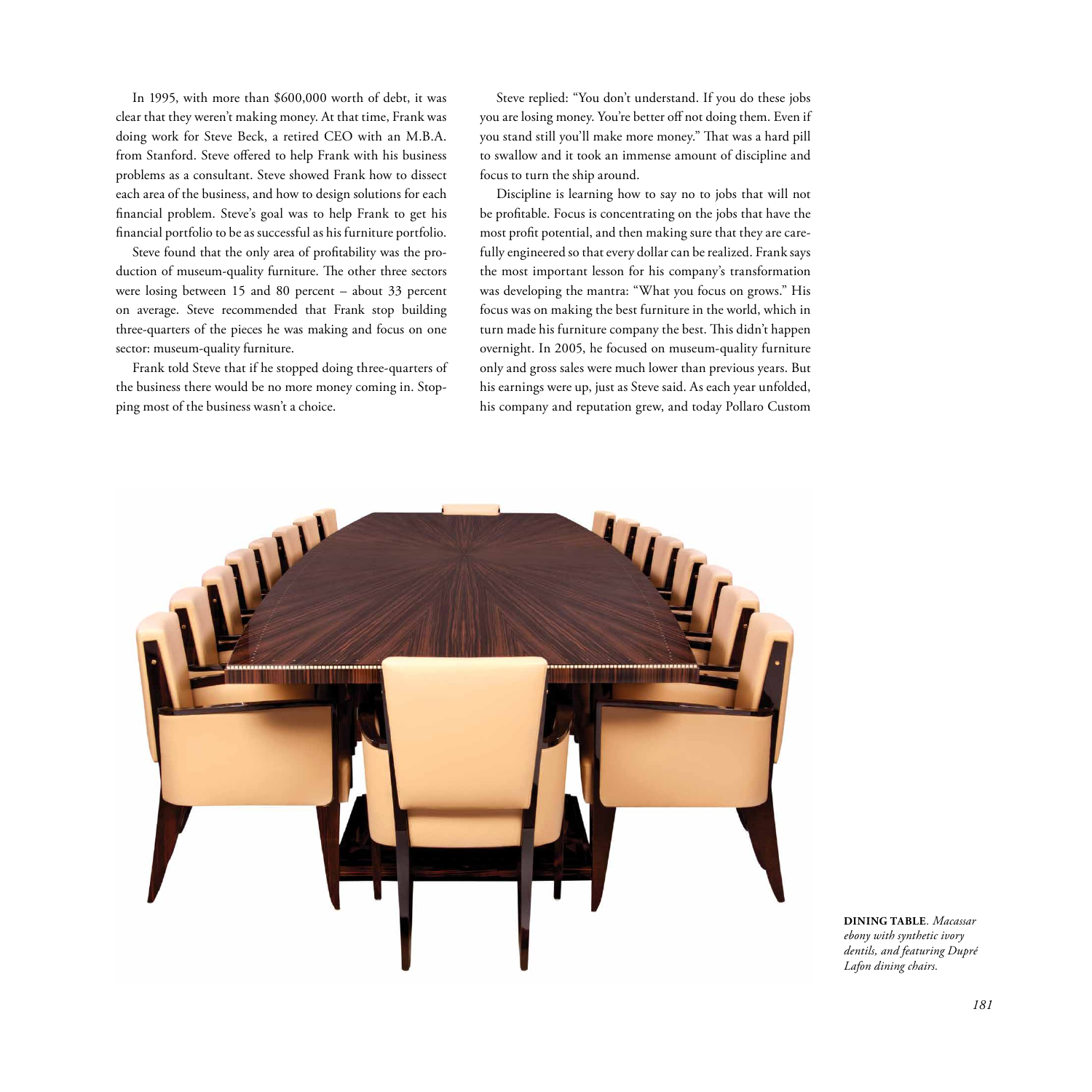Furniture Inc. is without a doubt the best museum-quality furniture company in the world. Pollaro now employs 45 people in administrative, furniture making, finishing, gilding, eggshell work, carving, metalworking and upholstery roles, all housed in a 60,000-square-foot workshop. The shop utilizes no computer-controlled equipment, and they pride themselves on hand work. Frank contends that CNC machines leave the furniture devoid of vitality. So instead, Pollaro has a collection of old American machinery, some pieces dating back to 1897. The shop has abundant lighting, clean air and an acoustical ceiling that provides a quiet environment, even when the biggest machines are running.

There have been other business ventures that Frank has explored. One was Flamingo Veneers, a company dedicated to selling high-quality hardwoods and veneers. It was a natural fit because Frank was already purchasing some of the finest veneers in the world. His thought was to help make some of those available to custom furniture shops around America that might not have the sourcing capabilities to buy quality material. But selling veneer detracted from the core business of building furniture and he closed the company in 2000.

In 2008, Brad Pitt commissioned a custom desk from Pollaro Custom Furniture. Frank personally delivered the desk to Brad's chateau in the south of France. During the installation, Brad and Frank found that they had a common passion for furniture and fine details. They discussed design history and their appreciation of materials, old and new. Most importantly, they shared a commitment to perfection.

During their discussion, Frank noticed a sketch book on a nearby table and was intrigued by the hundreds of sketches that Brad had created during a 10-year period. Frank encouraged Brad to allow his company to transform his drawings into three dimensions. Brad enthusiastically agreed to move forward. In reviewing the sketches, they selected what would become the initial pieces of the Pitt-Pollaro collection, which is still actively producing Pitt-designed, Pollaro-made custom furniture.

 Today, 90 percent of Pollaro's work is original in design; about 10 percent is in the Ruhlmann style. More than 50 percent of the work is chairmaking. Pollaro fits each chair to the exact size and comfort level required by the client, adjusting dimensions, angles and firmness to create the most comfortable chair that money can buy. Working exclusively for the



*1934, and commissioned by Walt Disney Studios in California.*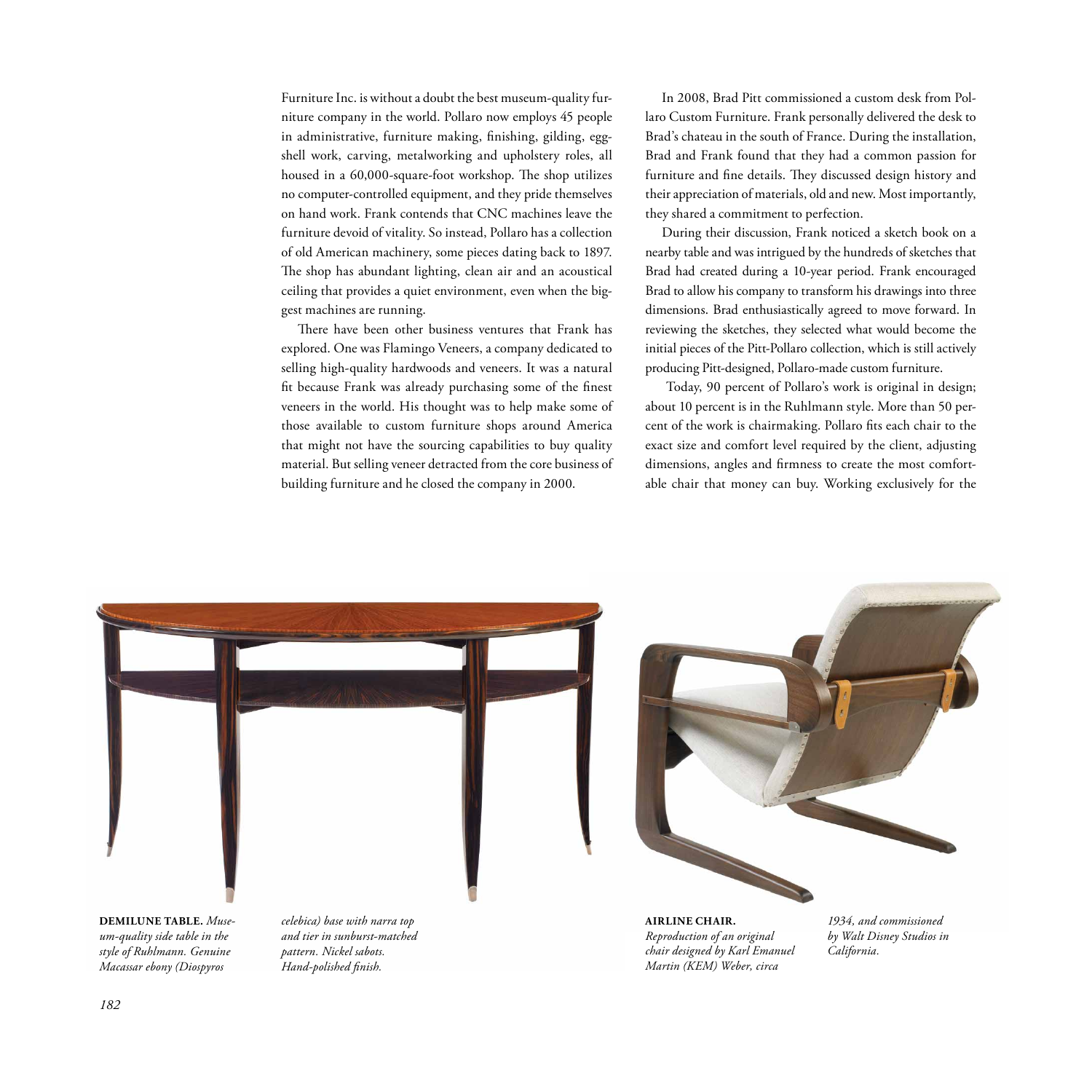

richest people and doing the finest work within the last century, Frank truly is living the dream of currently being the finest furniture maker on the globe.

# *On the Personal Side*

I met Frank at Anderson Ranch in the late 1980s. He had just started his business and was looking for new techniques to incorporate into his fine furniture. At the time my business was already 10 years old with more than 30 employees, so we each had similar interests. Like Frank, my company focused on custom cabinets, fine furniture, architectural millwork and stair components. I knew firsthand the hardships he would have to get through. Though Frank was a young kid from Jersey, I could tell he had talent beyond talent and the confidence to use it.

Frank was just 28 years old when he taught his first class at MASW. He was good friends with Frank Klausz, so they decided to come and teach during the same week. I called them Frank Sr. and Frank Jr. Frank Sr. taught a cabinetmaking class, and Frank Jr. taught a veneering class. It's a tradition at the school on Tuesday evening to have a dinner followed by a slide presentation spotlighting the work of the visiting instructors. Frank Sr., being the elder, wanted to go second, which made Frank Jr. the warm-up act. I think the world of Frank Sr., but at 28 years old Frank Jr. had a slide presentation that would have made him the main act against any woodworker in America, and he had the confidence to go with it.

In high school, Frank's shop teacher was William Welch. Frank gave him the nickname "The Chief." The Chief became a lifelong friend of Frank and when he retired from teaching spent most of his days hanging out in Frank's shop. It became a tradition that when Frank would teach at MASW the Chief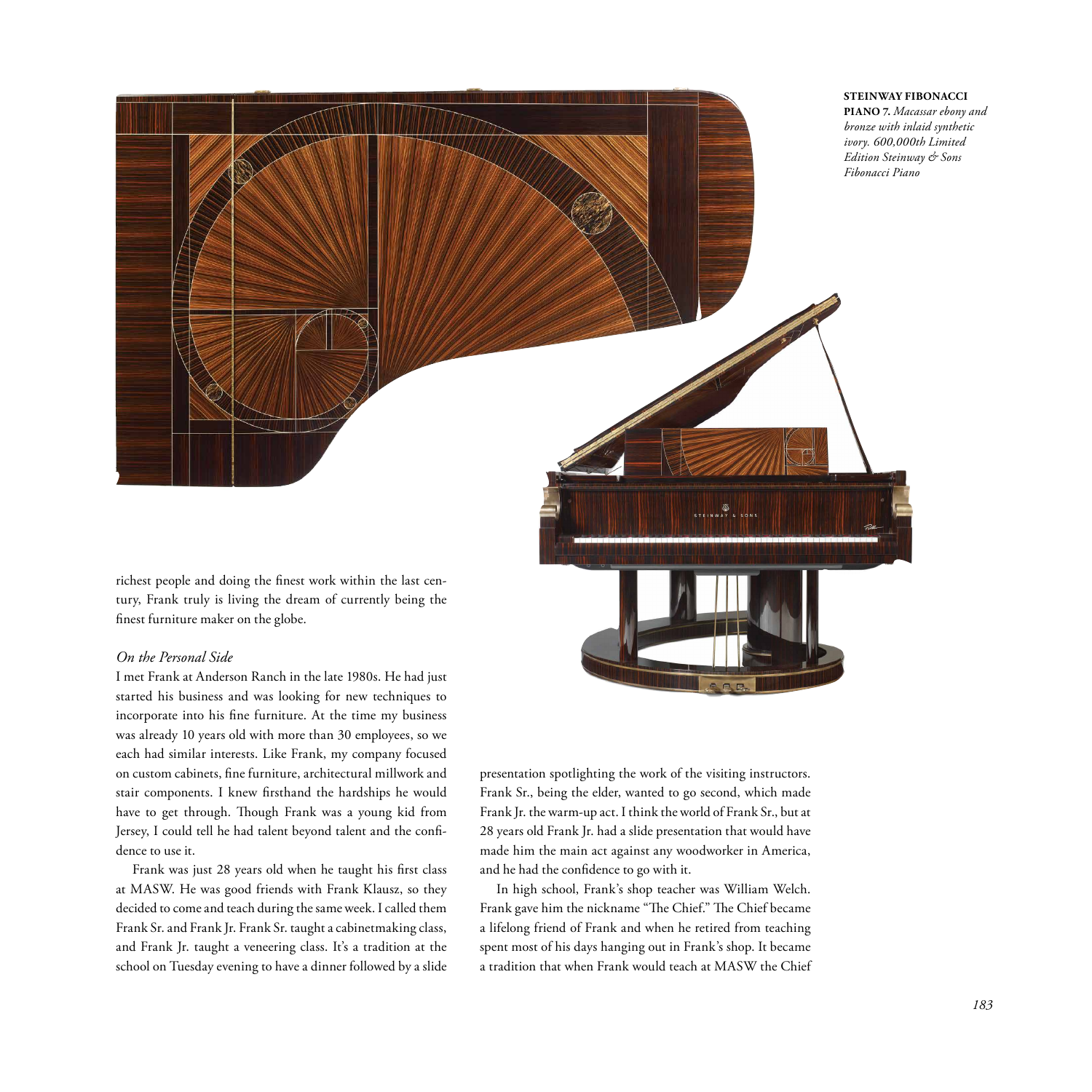

#### **CABANEL WRITING DESK.** *Museum-quality reproduction of an original Ruhlmann design, circa 1919. Amboyna burl with more than 1,000 hand-cut antique ivory inlays,*

*handles and sabots. Eight-piece shagreen (Dasyatis bleekeri) stingray skin writing surface with inlaid ivory stringing. Hand-polished finish.*

would come along. I once asked the Chief why he took such a liking to Frank. He told me that Frank was a trouble maker, especially in his class. Somehow Frank found favor in the Chief's eyes and it wasn't long before they developed a respect for each other. The Chief went on to say that he loved Frank like a son and was so proud of how Frank turned out, from a young obnoxious and sometimes ornery kid to a successful businessman. Frank, the Chief and I were together teaching on Sept. 11, 2001, which was a day we all bonded even closer together. The Chief, who was Frank's teacher, mentor and lifelong friend, passed away in June of 2009.

Frank went through some tough years when he first started in business. I believe at times he took on teaching jobs at MASW to get away from the stress of his business and possibly to make a little extra money to help cover his payroll for that week. We would often talk about how difficult it was to start and then successfully run a cabinet/furniture business, especially when your employees make more than the owner. Frank was always aggressive in the way he ran his business, sometimes without realizing the costs. As he grew in business savvy, experience and wisdom, his business model also grew and matured. In the mid 1990s he self-published "The Business Manual" as a way to guide upstart woodworking businesses through the minefield that lay ahead. Though Frank is a world-class woodworker, he has moved away from the making and exclusively into the marketing, and there is none better.

I call Frank often to see how he is doing and nearly all my conversations go the same way. "Hey Frank, it's Marc, how's it going?"